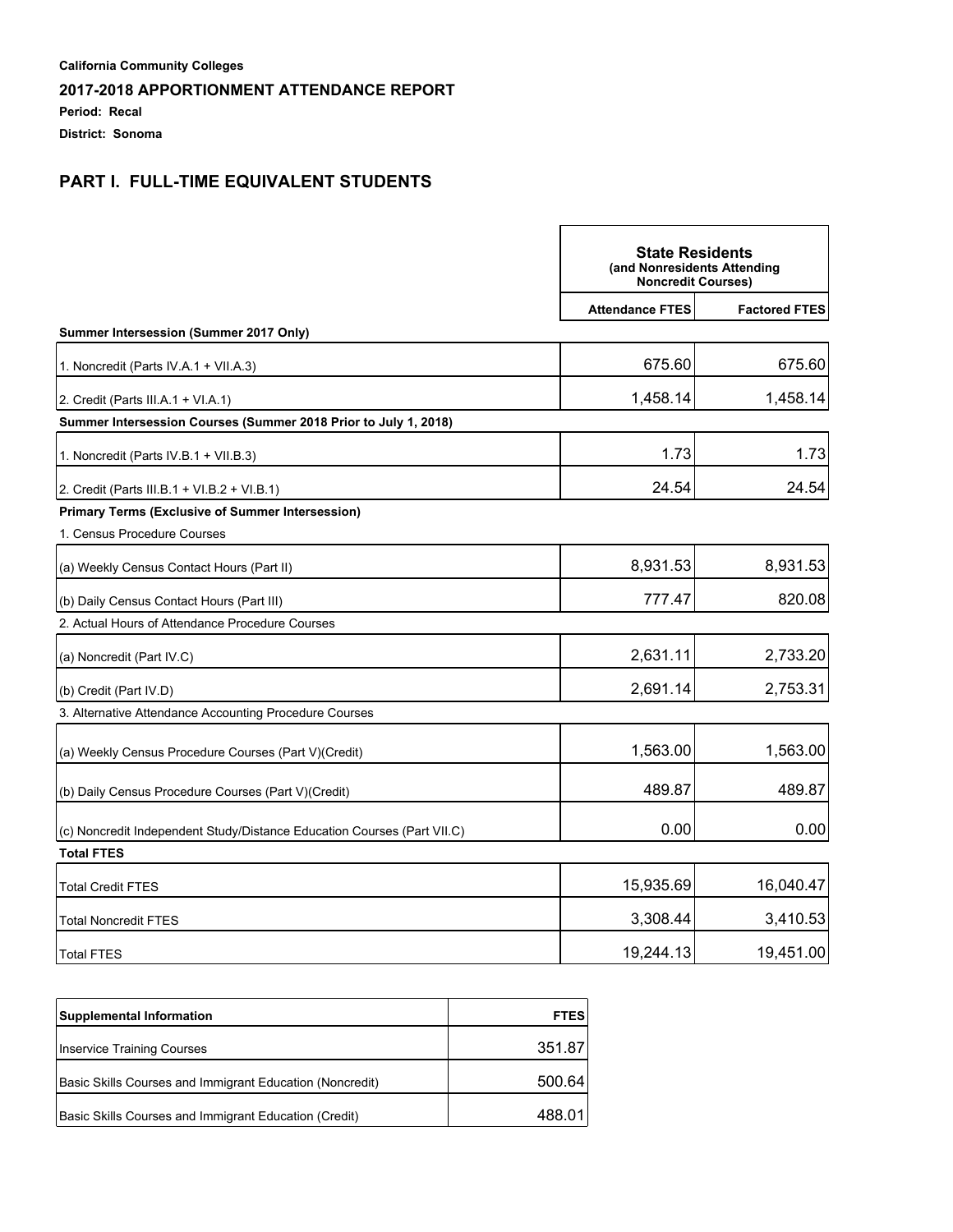**Period: Recal**

**District: Sonoma**

# **PART I. FULL-TIME EQUIVALENT STUDENTS**

|                                                                         | <b>Nonresidents</b>    |                      |
|-------------------------------------------------------------------------|------------------------|----------------------|
|                                                                         | <b>Attendance FTES</b> | <b>Factored FTES</b> |
| Summer Intersession (Summer 2017 Only)                                  |                        |                      |
| 1. Noncredit (Parts IV.A.1 + VII.A.3)                                   | 0.00                   | 0.00                 |
| 2. Credit (Parts III.A.1 + VI.A.1)                                      | 43.90                  | 43.90                |
| Summer Intersession Courses (Summer 2018 Prior to July 1, 2018)         |                        |                      |
| 1. Noncredit (Parts IV.B.1 + VII.B.3)                                   | 0.00                   | 0.00                 |
| 2. Credit (Parts III.B.1 + VI.B.2 + VI.B.1)                             | 0.35                   | 0.35                 |
| <b>Primary Terms (Exclusive of Summer Intersession)</b>                 |                        |                      |
| 1. Census Procedure Courses                                             |                        |                      |
| (a) Weekly Census Contact Hours (Part II)                               | 257.44                 | 257.44               |
| (b) Daily Census Contact Hours (Part III)                               | 24.37                  | 25.71                |
| 2. Actual Hours of Attendance Procedure Courses                         |                        |                      |
| (a) Noncredit (Part IV.C)                                               | 0.00                   | 0.00                 |
| (b) Credit (Part IV.D)                                                  | 42.98                  | 43.97                |
| 3. Alternative Attendance Accounting Procedure Courses                  |                        |                      |
| (a) Weekly Census Procedure Courses (Part V)(Credit)                    | 32.92                  | 32.92                |
| (b) Daily Census Procedure Courses (Part V)(Credit)                     | 10.15                  | 10.15                |
| (c) Noncredit Independent Study/Distance Education Courses (Part VII.C) | 0.00                   | 0.00                 |
| <b>Total FTES</b>                                                       |                        |                      |
| <b>Total Credit FTES</b>                                                | 412.11                 | 414.44               |
| <b>Total Noncredit FTES</b>                                             | 0.00                   | 0.00                 |
| <b>Total FTES</b>                                                       | 412.11                 | 414.44               |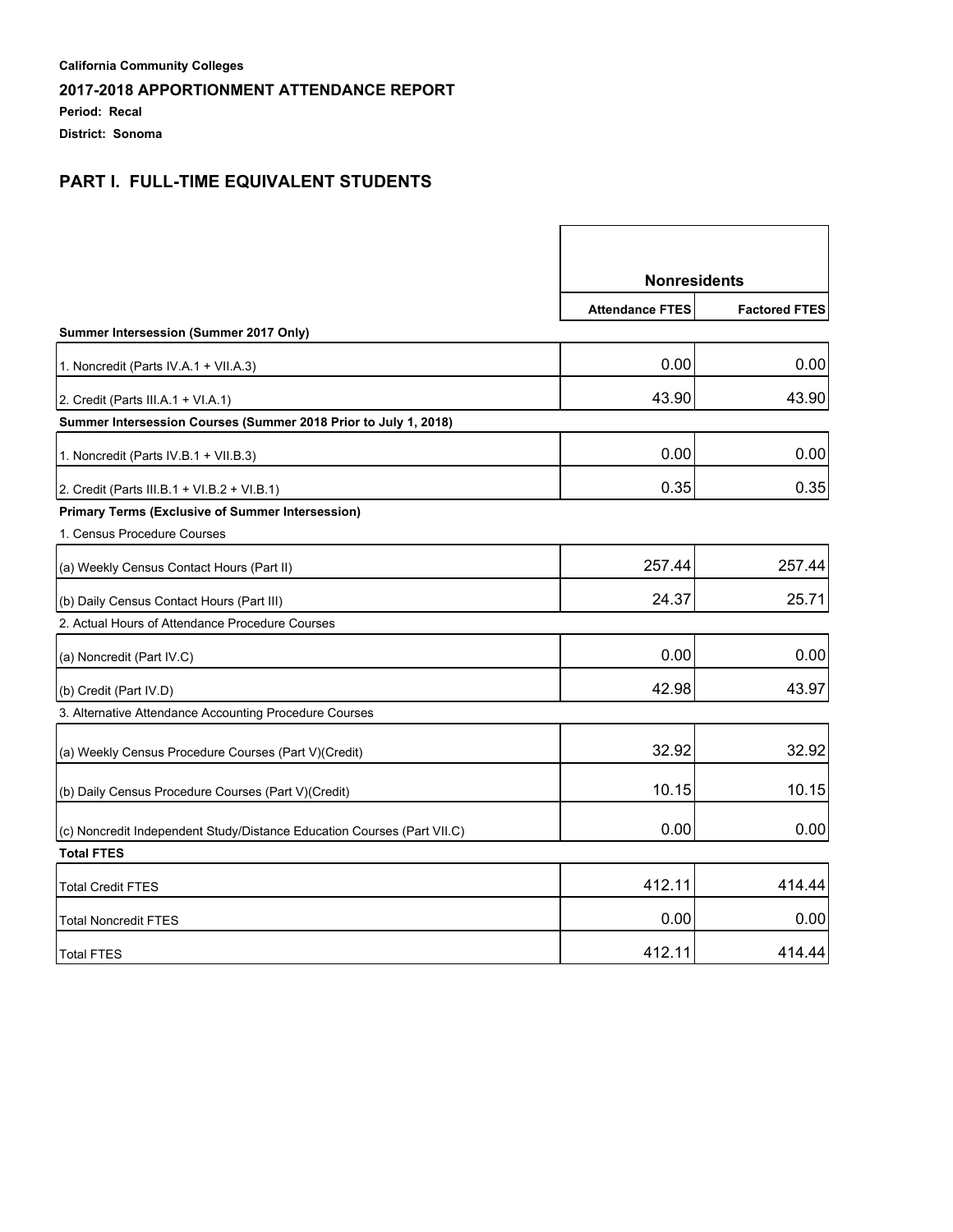**Period: Recal**

**District: Sonoma**

## **PART IX. AB 540 HEADCOUNT AND SPECIAL ADMIT FTES**

#### **AB 540 Headcount Report**

In the space provided below, for the District as a whole, please provide the total number of students who received the Nonresident tuition fee exemption under AB 540 for the Fiscal Year. This total should include any student that was considered to be an AB 540 student during any part of a term/session and should be an unduplicated student headcount (e.g. please count each student only once, regardless of how many terms/sessions they attended). This data collection will be considered to be a limited survey instrument and not tied or associated with FTES counts. Supporting documentation does not need to be submitted with this report.

| H۵<br>$\sim$ |  |
|--------------|--|
|              |  |

### **Special Admit (Full-Time and Part-Time) P.E. Credit FTES Report**

In the spaces provided below, please provide the requested districtwide Fiscal Year FTES information of special "admit" part-time and fulltime students eligible to attend the Colleges of the District pursuant to Education Code Section 48800 or 48800.5. Please refer to Legal Advisory 05-01 and the Contracted District Audit Manual for the Fiscal Year, State Compliance Item No. 427.

| Total FTES of Special Part-Time<br>and Full-Time Students<br>(Column 1) | <b>Total FTES of Special Part-Time</b><br>and Full-Time Students in P.E.<br>Courses<br>(Column 2) | Total Reported* FTES of Special<br><b>IPart-Time and Full-Time Students</b><br>in P.E. Courses<br>(Column 3) | Percent of Reported* FTES of<br>Special Part-Time and Full-Time<br>Students in P.E. Courses<br>(Column 3/Column 1) |
|-------------------------------------------------------------------------|---------------------------------------------------------------------------------------------------|--------------------------------------------------------------------------------------------------------------|--------------------------------------------------------------------------------------------------------------------|
| 523.81                                                                  | 21.94 <sub>1</sub>                                                                                | 18.98l                                                                                                       | 3.62%                                                                                                              |

\* Reported FTES amounts should represent amounts that are subsets of FTES data certified and reported in the Annual CCFS-320 - Resident FTES, Part I, A through D. FTES shall be computed and rounded to two decimal places. Supporting documentation does not need to be submitted with this report, but should be retained by the District as records back to audit pursuant to Title 5 Section 59025.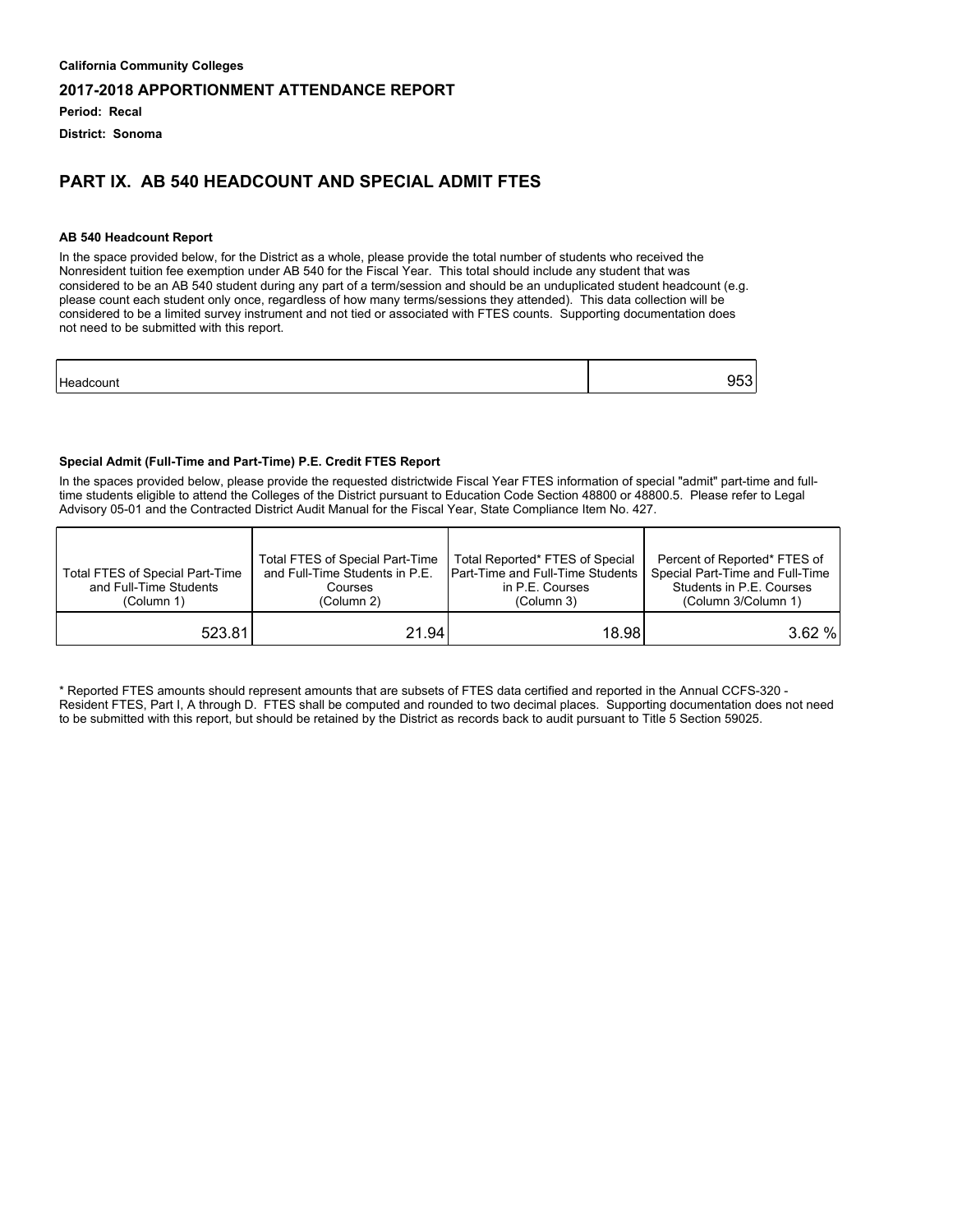### **Period: Recal**

**District: Sonoma**

## **CENTERS FTES**

| <b>Center</b>                  | <b>Credit FTESI</b> | <b>Noncredit FTES</b> | <b>Total FTES</b> |
|--------------------------------|---------------------|-----------------------|-------------------|
| <b>Petaluma Center</b>         | 1,534.49            | 108.60                | 1,643.09          |
| Public Safety Training Center  | 875.60              | 47.04                 | 922.64            |
| Shone Farm Agricultural Center | 257.82              | 0.001                 | 257.82            |
| Total                          | 2,667.91            | 155.64                | 2,823.55          |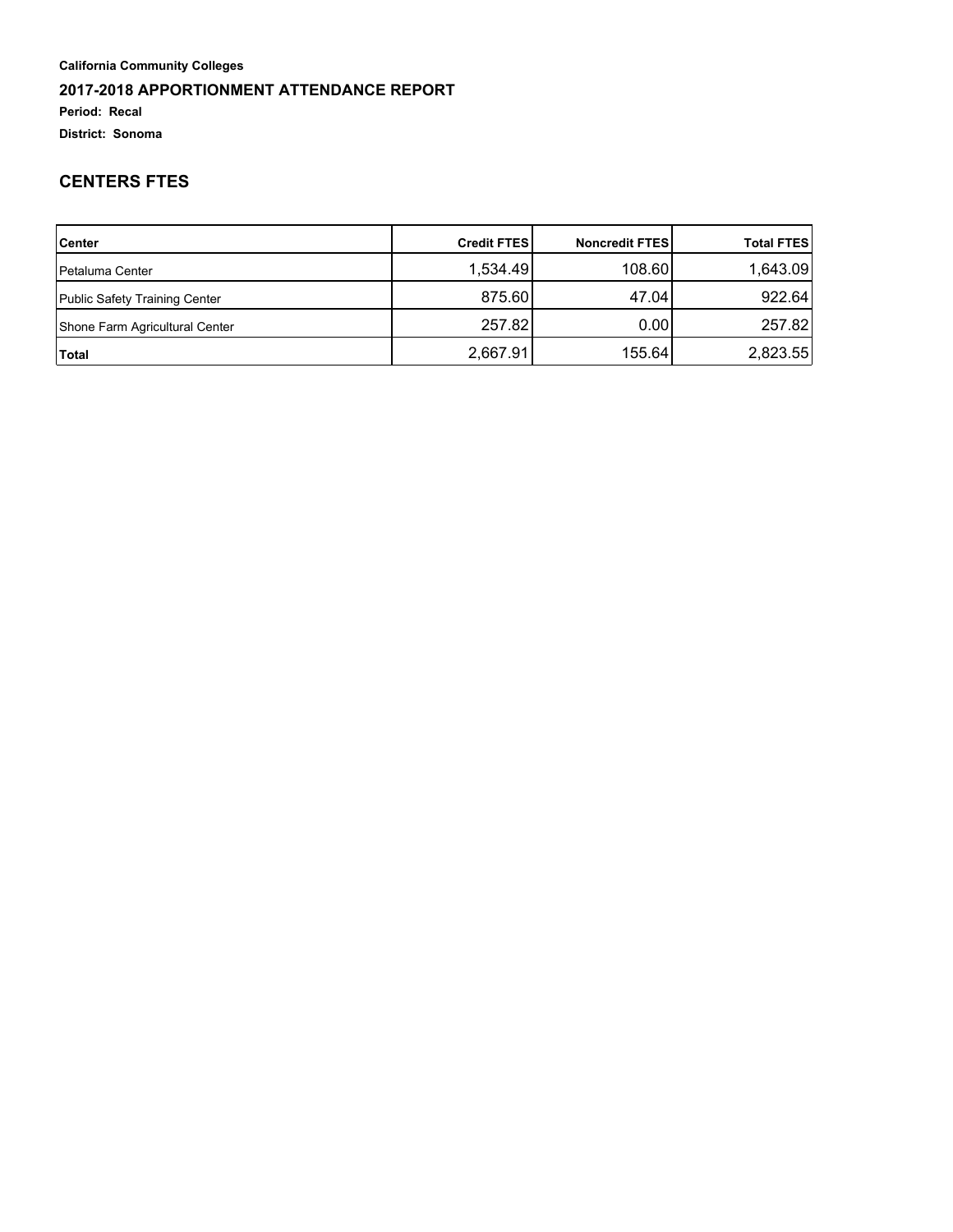**District: Sonoma**

# **CAREER DEVELOPMENT AND COLLEGE PREPARATION Noncredit FTES**

| <b>Control Number</b> | <b>Course ID</b> | <b>Course Title</b>                                             |      | <b>Number of Sections</b> |
|-----------------------|------------------|-----------------------------------------------------------------|------|---------------------------|
| CCC000580348          | ADLTED721        | Workplace Arithmetic--Part 1                                    | 0.00 | 0                         |
| CCC000580347          | ADLTED722        | <b>Workplace Arithmetic--Part 2</b>                             | 0.00 | 0                         |
| CCC000583895          | ADLTED723        | <b>Financial Mathematics</b>                                    | 0.46 | 1                         |
| CCC000583894          | ADLTED724        | <b>Business Mathematics Using Excel</b>                         | 0.00 | 0                         |
| CCC000583896          | ADLTED730        | First Aid, CPR, AED and Bloodborne Pathogens                    | 0.50 | $\mathsf 3$               |
| CCC000591953          | ADLTED731A       | Child Care Provider 1: Child Development                        | 0.00 | $\mathbf 0$               |
| CCC000591954          | ADLTED731B       | Child Care Provider 2: Curriculum and Program<br>Development    | 0.00 | $\pmb{0}$                 |
| CCC000591955          | ADLTED731C       | Child Care Provider 3: Professional Operations and<br>Licensing | 0.00 | 0                         |
| CCC000586609          | ADLTED734A       | Foster Parent Preparation: Part I                               | 0.13 | 2                         |
| CCC000586610          | ADLTED734B       | Foster Parent Preparation: Part II                              | 0.11 | $\overline{c}$            |
| CCC000591956          | ADLTED7351       | Early Start Developmental Screening Tools                       | 0.00 | 0                         |
| CCC000591957          | ADLTED7352       | Trauma Informed Relationships--Part 1                           | 0.00 | 0                         |
| CCC000591958          | ADLTED7353       | Trauma Informed Relationships--Part 2                           | 0.00 | 0                         |
| CCC000583892          | ADLTED740        | OSHA 10 Certification Preparation                               | 0.00 | 0                         |
| CCC000592237          | ADLTED741        | Forklift Operation--Sitting and Standing                        | 0.00 | 0                         |
| CCC000586737          | ADLTED742        | Hardscaping: Irrigation and Non-plant Features                  | 0.00 | 0                         |
| CCC000586585          | ADLTED743        | Softscape: Plants and Environmental Conditions                  | 0.89 | 1                         |
| CCC000586586          | ADLTED744        | Survey of the Building Trades and Construction Industry         | 0.00 | $\pmb{0}$                 |
| CCC000586580          | ADLTED7451       | Communication for Construction Trades Part 1                    | 0.00 | $\mathbf 0$               |
| CCC000586581          | ADLTED7452       | <b>Communication for Construction Trades Part 2</b>             | 0.00 | $\boldsymbol{0}$          |
| CCC000586583          | ADLTED746        | Introduction to Plan Reading for Building Trades                | 0.00 | 0                         |
| CCC000592443          | ADLTED7491       | OSHA 30--Construction Industry Procedures                       | 0.00 | $\Omega$                  |
| CCC000592444          | ADLTED7492       | OSHA 30--General Industry Procedures                            | 0.00 | $\boldsymbol{0}$          |
| CCC000583459          | ADLTED751        | How to Start A Small Business                                   | 0.13 | $\overline{c}$            |
| CCC000583458          | ADLTED752        | <b>Small Business Financing</b>                                 | 0.44 | $\overline{c}$            |
| CCC000583457          | ADLTED753        | Marketing for a Small Business                                  | 0.14 | 1                         |
| CCC000583891          | ADLTED756        | Managing a Small Business                                       | 0.00 | $\boldsymbol{0}$          |
| CCC000582299          | ADLTED761        | Basic Computers: Level 1                                        | 0.98 | $\ensuremath{\mathsf{3}}$ |
| CCC000582298          | ADLTED762        | Basic Computers: Level 2                                        | 1.73 | $6 \,$                    |
| CCC000582297          | ADLTED763        | Basic Computers: Level 3                                        | 0.00 | $\overline{0}$            |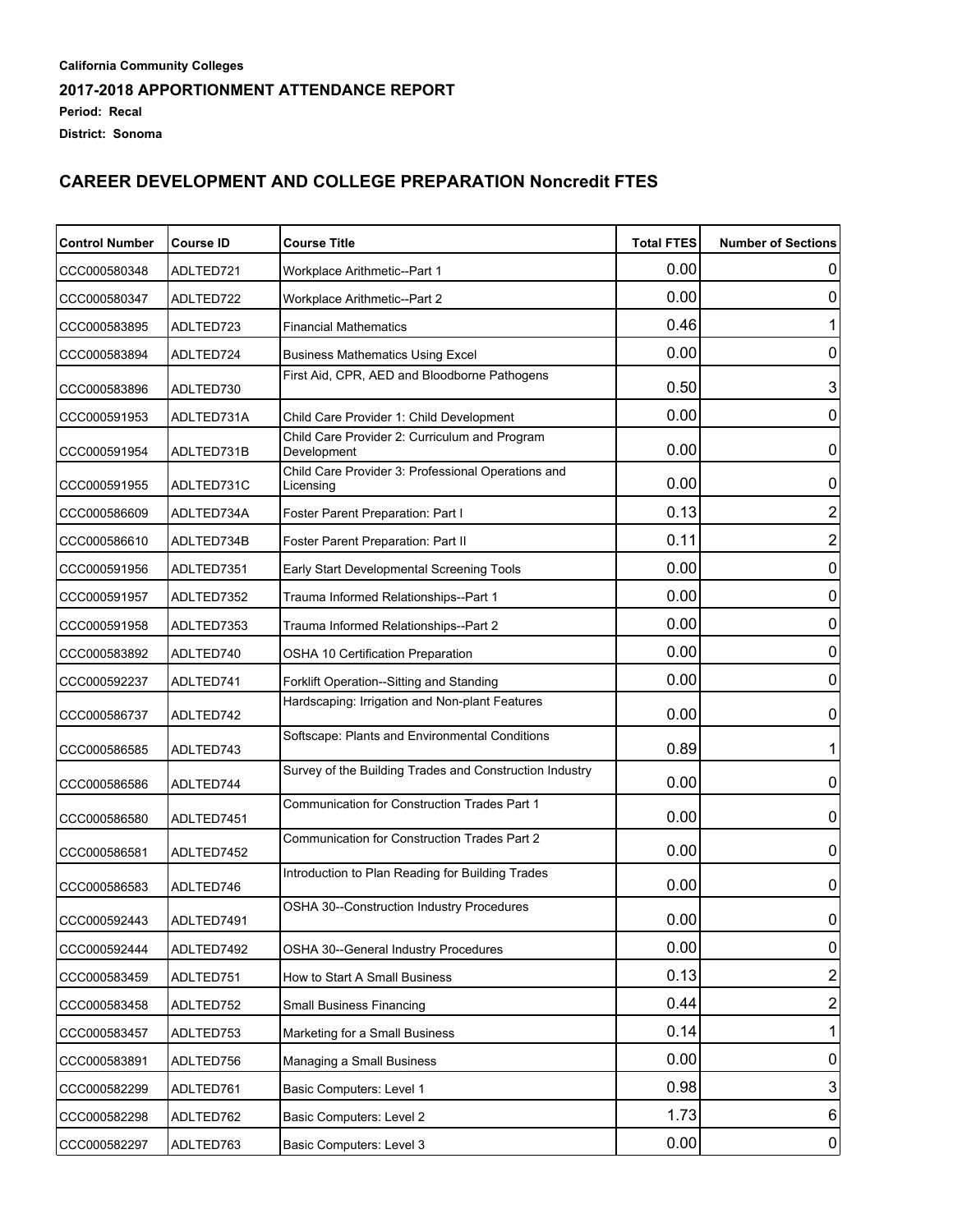**District: Sonoma**

# **CAREER DEVELOPMENT AND COLLEGE PREPARATION Noncredit FTES**

| <b>Control Number</b> | <b>Course ID</b> | <b>Course Title</b>                                          | <b>Total FTES</b> | <b>Number of Sections</b> |
|-----------------------|------------------|--------------------------------------------------------------|-------------------|---------------------------|
| CCC000583456          | ADLTED7651       | Basic Keyboarding, Part I                                    | 0.00              | 0                         |
| CCC000583893          | ADLTED7652       | Basic Keyboarding, Part II                                   | 0.00              | 0                         |
| CCC000583455          | ADLTED771        | <b>Customer Service</b>                                      | 0.00              | 0                         |
| CCC000586584          | ADLTED780        | Introduction to Restaurant Services                          | 0.00              | 0                         |
| CCC000582416          | ADLTED781        | Introduction to Culinary Math Part 1                         | 0.91              | 2                         |
| CCC000582415          | ADLTED782        | Introduction to Culinary Math Part 2                         | 0.83              | $\overline{c}$            |
| CCC000582295          | ADLTED783        | Workforce Preparation--Food Sanitation & Safety              | 0.00              | 0                         |
| CCC000582296          | ADLTED784        | Commercial Food Preparation and Service                      | 0.00              | 0                         |
| CCC000583454          | ADLTED791        | Personal Finance                                             | 0.87              | 3                         |
| CCC000583453          | ADLTED792        | Planning for the Financial Future                            | 0.18              | 1                         |
| CCC000446329          | CSKLS731         | Academic Skills I                                            | 49.71             | 31                        |
| CCC000446330          | CSKLS732         | Academic Skills II                                           | 24.15             | 23                        |
| CCC000446331          | CSKLS733         | Academic Skills III                                          | 39.69             | 37                        |
| CCC000517265          | ESL 713CP        | Beginning-Low Non-Credit ESL<br>Conversation/Pronunciation   | 8.37              | 9                         |
| CCC000517266          | ESL 714CP        | Beginning-High Non-Credit ESL<br>Conversation/Pronunciation  | 24.20             | 24                        |
| CCC000517267          | ESL 716CP        | Interrmediate Non-Credit ESL Conversation/Pronunciation      | 14.41             | 16                        |
| CCC000517271          | <b>ESL 722</b>   | Introduction to ESL Computer Basics                          | 10.94             | 8                         |
| CCC000291182          | <b>ESL701</b>    | Development of Literacy Skills in Native Language            | 2.43              | $\overline{2}$            |
| CCC000052475          | <b>ESL706</b>    | English Skills Workshop                                      | 0.00              | 0                         |
| CCC000251854          | <b>ESL712</b>    | Beginning Non-Credit ESL Literacy                            | 13.68             | 10                        |
| CCC000069822          | <b>ESL713</b>    | Beginning/Low Non-Credit English as a Second Language        | 84.27             | 41                        |
| CCC000526140          | ESL713RW         | Beginning-Low Non-Credit ESL Reading/Writing                 | 0.00              | 0                         |
| CCC000296179          | ESL714           | Beginning High Non-Credit English as a Second Language       | 109.82            | 48                        |
| CCC000526139          | ESL714RW         | Beginning-High Non-Credit ESL Reading/Writing                | 15.71             | 14                        |
| CCC000245302          | <b>ESL715</b>    | Intermediate/Low Non-Credit English as a Second<br>Language  | 61.28             | 34                        |
| CCC000064513          | <b>ESL716</b>    | Intermediate High Non-Credit English as a Second<br>Language | 34.69             | 25                        |
| CCC000526138          | ESL716RW         | Intermediate Non-Credit ESL Reading/Writing                  | 18.47             | 15                        |
| CCC000446332          | <b>ESL720</b>    | Multi-level Non-Credit English as a Second Language          | 0.00              | 0                         |
| CCC000577233          | <b>ESL722</b>    | Introduction to ESL Computer Basics                          | 0.00              | $\overline{0}$            |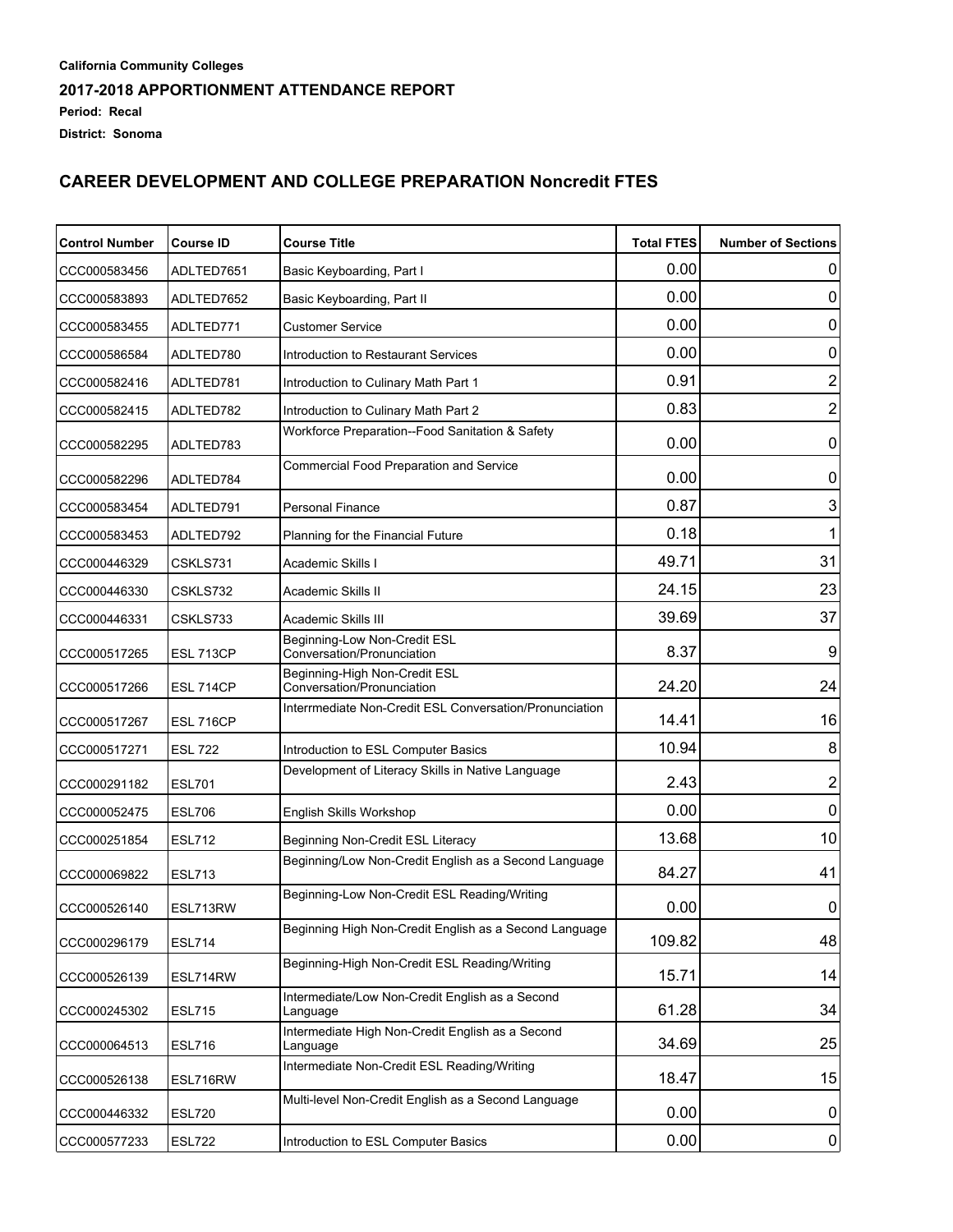## **CAREER DEVELOPMENT AND COLLEGE PREPARATION Noncredit FTES**

| <b>Control Number</b> | <b>Course ID</b> | <b>Course Title</b>                                            | <b>Total FTES</b> | <b>Number of Sections</b> |
|-----------------------|------------------|----------------------------------------------------------------|-------------------|---------------------------|
| CCC000307320          | <b>ESL724</b>    | Vocational English for Speakers of Other Languages<br>Workshop | 1.02              | 3                         |
| CCC000506926          | <b>ESL732</b>    | Beginning ESL Computer Basics                                  | 1.16              | 3                         |
| CCC000577232          | ESL732           | <b>Beginning ESL Computer Basics</b>                           | 0.00              | 0                         |
| CCC000455305          | <b>ESL735</b>    | Vocational English as a Second Language for Culinary Arts      | 0.59              |                           |
| CCC000569826          | ESL753           | Practical ESL for Early Childhood Professionals                | 0.21              |                           |
| CCC000569829          | <b>ESL781</b>    | Transitional Reading/Writing/Grammar for NC ESL<br>Students    | 23.08             | 5 <sub>1</sub>            |
| CCC000569828          | <b>ESL781A</b>   | Low Interm Read/Writ/Gramm for Transitional NC ESL Pt 1        | 2.67              |                           |
| CCC000569827          | ESL781B          | Low Interm Read/Writ/Gramm for Transitional NC ESL Pt 2        | 1.38              |                           |
| Total                 |                  |                                                                | 550.23            | 383                       |

**California Community Colleges**

### **2017-2018 APPORTIONMENT ATTENDANCE REPORT**

**Period: Recal**

**District: Sonoma**

## **ANNUAL REPORT APPLICATION FOR ADJUSTMENT**

| <b>PART I. ADJUSTMENTS</b> |
|----------------------------|
|                            |

| <b>Type of Adjustment</b>      | <b>Resident Credit FTES - Overstated</b>                    |                                                             |  |
|--------------------------------|-------------------------------------------------------------|-------------------------------------------------------------|--|
| Amount of Adjustment           | 17.45                                                       |                                                             |  |
| Adjustment Need Discovered By  | <b>District</b>                                             |                                                             |  |
| Audit Finding Reference Number |                                                             |                                                             |  |
| Nature of Adjustment           |                                                             | minor adjustment to actual - P-Annual amount was overstated |  |
| <b>Type of Adjustment</b>      | Nonresident Credit FTES - Overstated                        |                                                             |  |
| Amount of Adjustment           | 3.61                                                        |                                                             |  |
| Adjustment Need Discovered By  | <b>District</b>                                             |                                                             |  |
| Audit Finding Reference Number |                                                             |                                                             |  |
| Nature of Adjustment           | minor adjustment to actual - P-Annual amount was overstated |                                                             |  |
| <b>Type of Adjustment</b>      | <b>Resident Credit FTES - Understated</b>                   |                                                             |  |
| Amount of Adjustment           | 1,542.70                                                    |                                                             |  |
| Adjustment Need Discovered By  | District                                                    |                                                             |  |
| Audit Finding Reference Number |                                                             |                                                             |  |